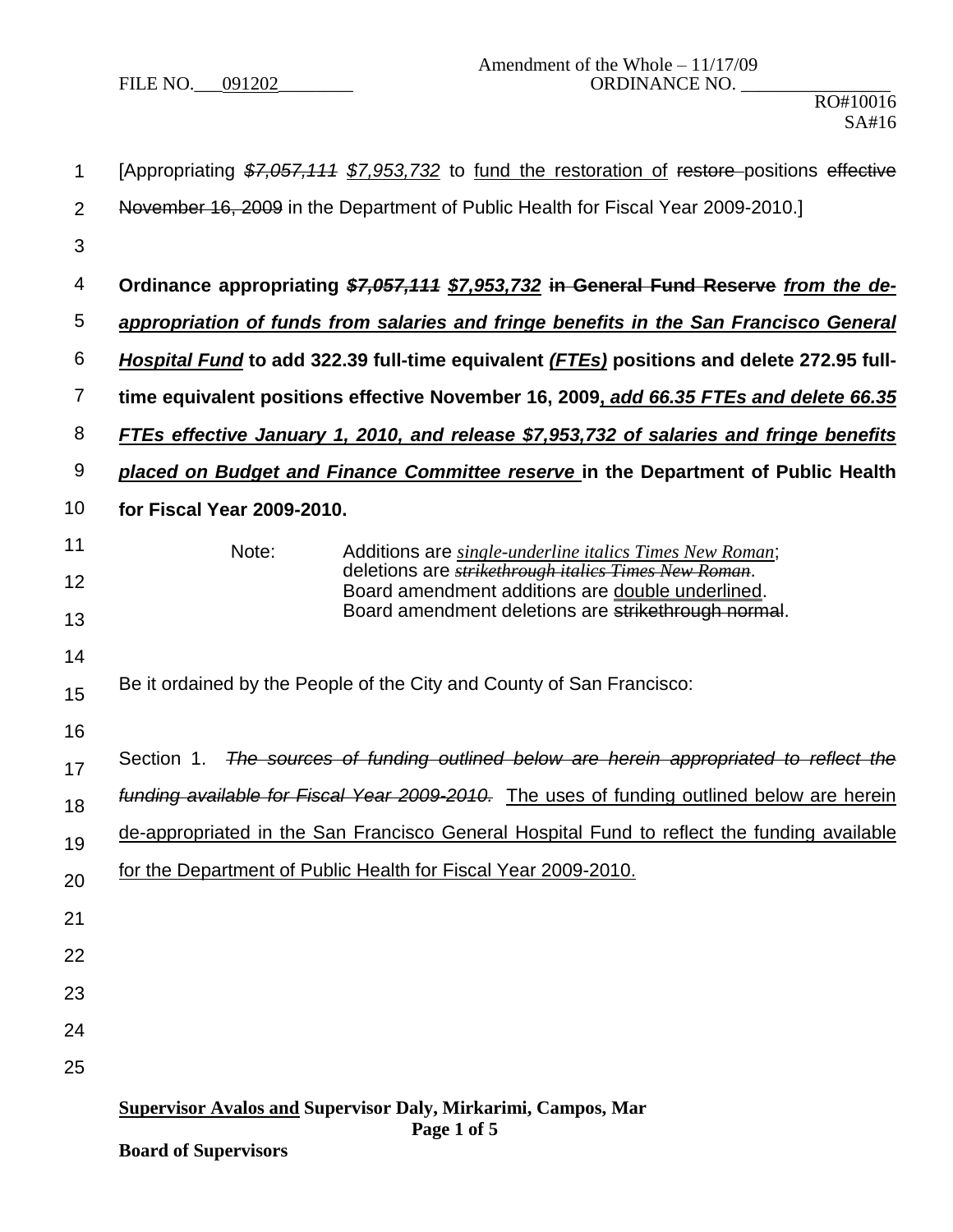## 1 *Source Appropriation*

| 2 | <b>Fund</b>                        | <b>Index Code</b> | <b>Subobject</b> | <b>Description</b>  | <b>Amount</b> |
|---|------------------------------------|-------------------|------------------|---------------------|---------------|
| 3 | 1G AGF AAA – GF-                   | *CON1GAGFAAA      | 098GR            | <b>General Fund</b> | \$7,057,111   |
| 4 | Non-Project-                       |                   |                  | Reserve             |               |
| 5 | <b>Controlled</b>                  |                   |                  |                     |               |
| 6 | <b>Total SOURCES Appropriation</b> |                   |                  |                     | \$7,057,111   |

7

## 8 **USES De-Appropriation**

| 9              | <b>Fund</b>                        | <b>Index Code</b> | Subobject                                                                                                                                                                                                                        | <b>Description</b>     | <b>Amount</b>                                |
|----------------|------------------------------------|-------------------|----------------------------------------------------------------------------------------------------------------------------------------------------------------------------------------------------------------------------------|------------------------|----------------------------------------------|
| 10             | 5HAAAAAA - SFGH-                   | Various           | 00101                                                                                                                                                                                                                            | Permanent Salaries-    | \$4,931,351                                  |
| 11             | Operating-Non-Project-             |                   |                                                                                                                                                                                                                                  | Miscellaneous          |                                              |
| 12             | <b>Controlled Fund</b>             |                   |                                                                                                                                                                                                                                  |                        |                                              |
| 13             |                                    |                   |                                                                                                                                                                                                                                  |                        |                                              |
| 14             | 5HAAAAAA - SFGH-                   | Various           | 01301                                                                                                                                                                                                                            | <b>Fringe Benefits</b> | \$3,022,441                                  |
| 15             | Operating-Non-Project-             |                   |                                                                                                                                                                                                                                  |                        |                                              |
| 16             | <b>Controlled Fund</b>             |                   |                                                                                                                                                                                                                                  |                        |                                              |
| 17             | <b>Total USES De-Appropriation</b> |                   |                                                                                                                                                                                                                                  |                        | \$7,953,732                                  |
| 18             |                                    |                   |                                                                                                                                                                                                                                  |                        |                                              |
| 1 <sub>O</sub> | $\sim$ $\sim$ $\sim$ $\sim$        |                   | $\mathbf{z}$ , and the set of the set of the set of the set of the set of the set of the set of the set of the set of the set of the set of the set of the set of the set of the set of the set of the set of the set of the set |                        | $\cdots$ $\cdots$ $\alpha$ $\cdots$ $\alpha$ |

19 20 21 22 23 24 Section 2. The uses of funding outlined below are herein appropriated in the Subobject 00101 Permanent Salaries—Miscellaneous Budget and Subobject 01300 Fringe Benefits, and reflects the projected uses of funding to add 322.39 full-time equivalent positions and delete 272.95 full-time equivalent positions effective November 16, 2009 *and add 66.35 FTEs and deleted 66.35 FTEs effective January 1, 2010* for the Department of Public Health for Fiscal Year 2009-2010.

25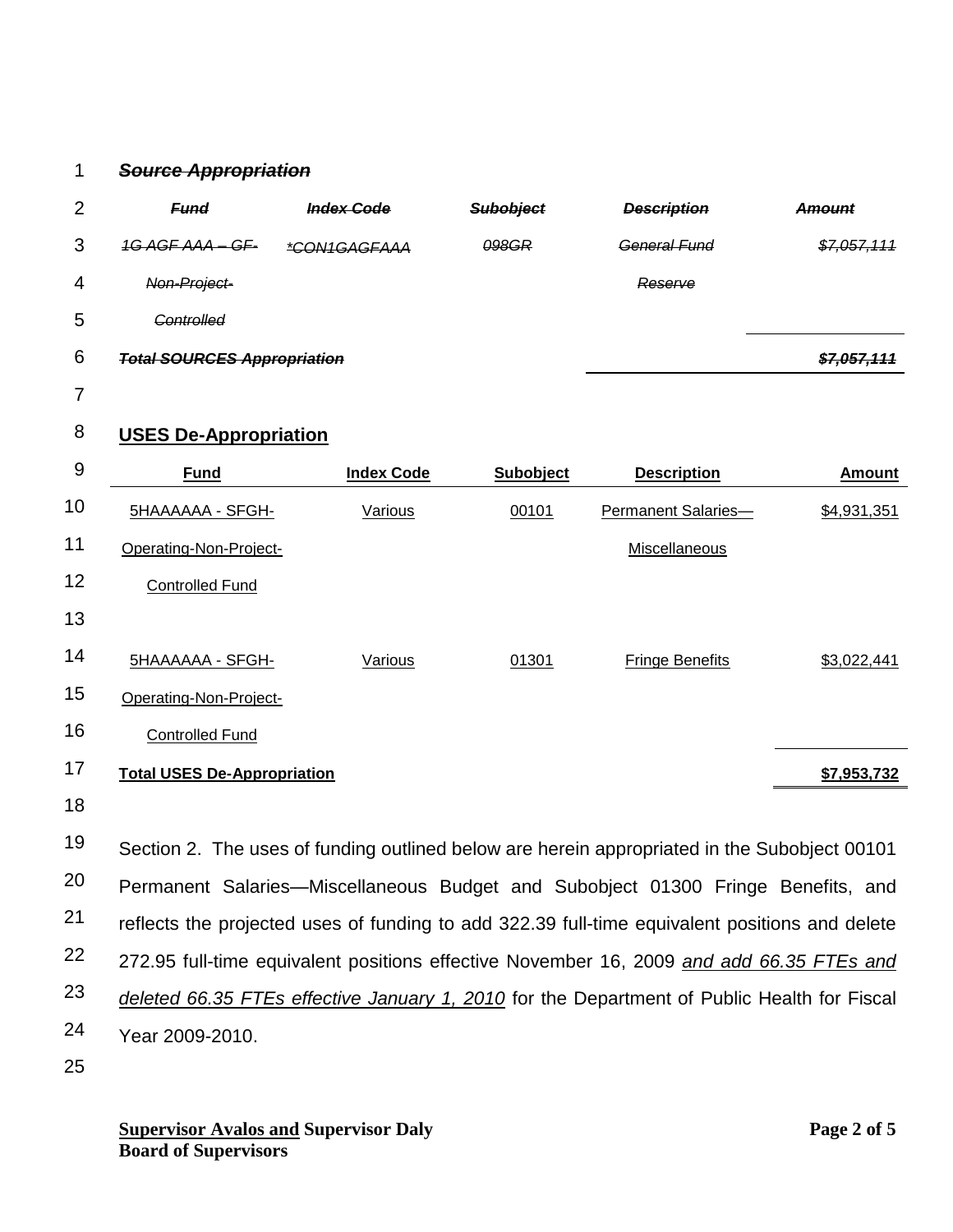## 1 **USES Appropriation**

| $\overline{2}$ | <b>Fund</b>                | <b>Index Code</b>   | Subobject | <b>Description</b>     | <b>Amount</b> |
|----------------|----------------------------|---------------------|-----------|------------------------|---------------|
| 3              | 1G AGF AAA - GF-           | Various             | 00101     | Permanent Salaries-    | \$1,593,041   |
| 4              | Non-Project-Controlled     |                     |           | Miscellaneous          |               |
| 5              |                            |                     |           |                        |               |
| 6              | 1G AGF AAA - GF-           | Various             | 01300     | <b>Fringe Benefits</b> | 703,099       |
| $\overline{7}$ | Non-Project-Controlled     |                     |           |                        |               |
| 8              | 1G AGF AAP- GF-            | Various             | 00101     | Permanent Salaries-    | 2,276         |
| 9              |                            |                     |           |                        |               |
| 10             | <b>Annual Project</b>      |                     |           | Miscellaneous          |               |
| 11             | 1G AGF AAP - GF-           | Various             | 01300     | <b>Fringe Benefits</b> | 579           |
| 12             | <b>Annual Project</b>      |                     |           |                        |               |
| 13             | 1G AGF ACP- GF-            | <b>HCHHLTHACCES</b> | 00101     | Permanent Salaries-    | 79            |
| 14             |                            |                     |           |                        |               |
| 15             | <b>Continuing Projects</b> |                     |           | Miscellaneous          |               |
| 16             |                            |                     |           |                        |               |
| 17             | 1G AGF ACP - GF-           | <b>HCHHLTHACCES</b> | 01300     | <b>Fringe Benefits</b> | 21            |
| 18             | <b>Continuing Projects</b> |                     |           |                        |               |
| 19             | 1G AGF WOF- GF-            | <b>HCHPMMFINFPJ</b> | 00101     | Permanent Salaries-    | 11,836        |
| 20             | <b>Annual Project</b>      |                     |           | Miscellaneous          |               |
| 21             |                            |                     |           |                        |               |
| 22             | 1G AGF WOF- GF-            | <b>HCHPMMFINFPJ</b> | 01300     | <b>Fringe Benefits</b> | 3,015         |
| 23             | <b>Annual Project</b>      |                     |           |                        |               |
| 24             |                            |                     |           |                        |               |
| 25             |                            |                     |           |                        |               |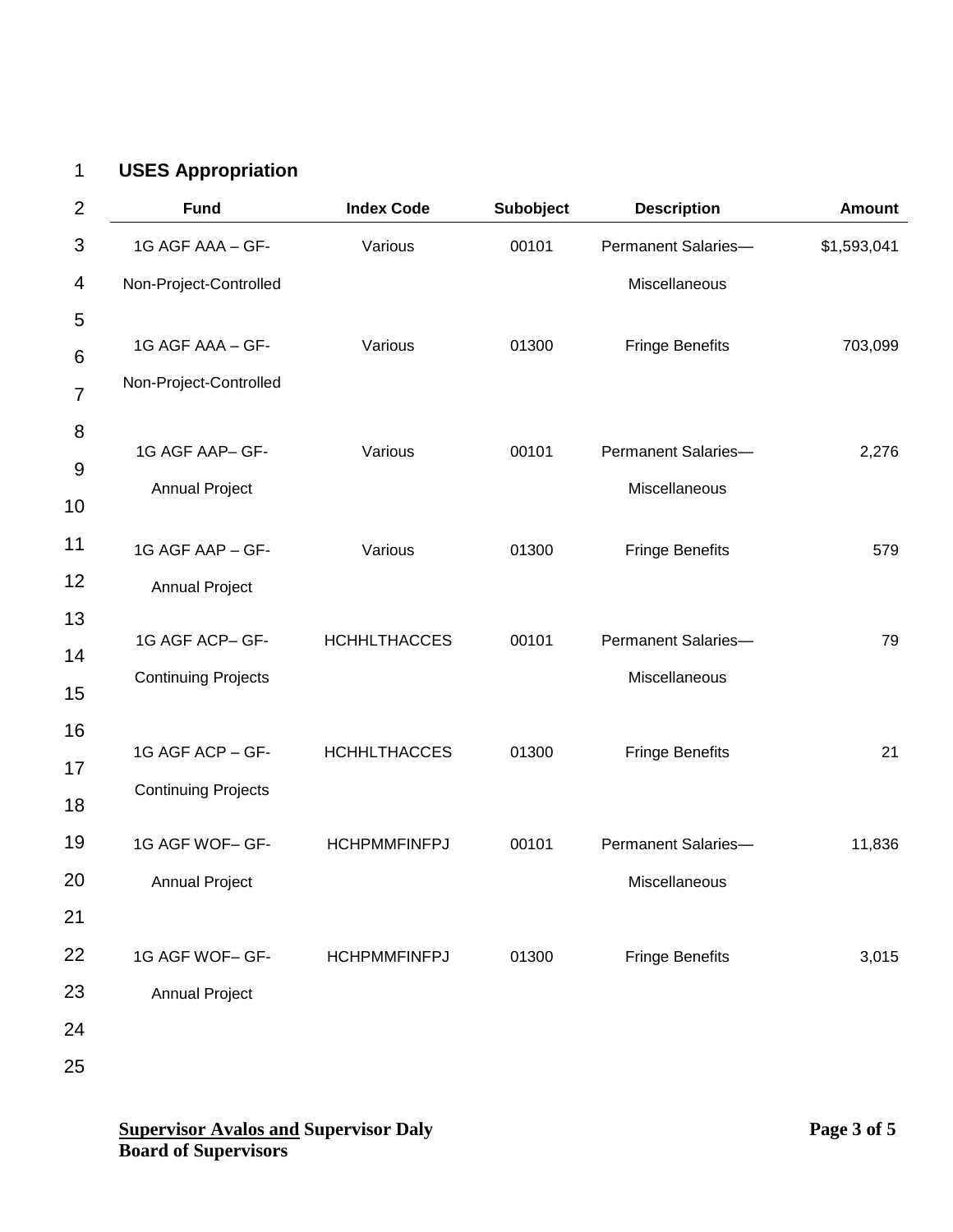| 1              | <b>Fund</b>                                                                                                | <b>Index Code</b> | Subobject | <b>Description</b>     | <b>Amount</b> |
|----------------|------------------------------------------------------------------------------------------------------------|-------------------|-----------|------------------------|---------------|
| $\overline{2}$ | 5HAAAAAA - SFGH-                                                                                           | Various           | 00101     | Permanent Salaries-    | 4,246,216     |
| 3              | Operating-Non-Project-                                                                                     |                   |           | Miscellaneous          | 1,960,883     |
| 4              | <b>Controlled Fund</b>                                                                                     |                   |           |                        |               |
| 5              |                                                                                                            |                   |           |                        |               |
| 6              | 5HAAAAAA - SFGH-                                                                                           | Various           | 01300     | <b>Fringe Benefits</b> | 560,372       |
| 7              | Operating-Non-Project-                                                                                     |                   |           |                        | 742,326       |
| 8              | <b>Controlled Fund</b>                                                                                     |                   |           |                        |               |
| 9              |                                                                                                            |                   |           |                        |               |
| 10             | 5LAAAAAA - LHH-                                                                                            | Various           | 00101     | Permanent Salaries-    | 2,322,396     |
| 11             | Operating-Non-Project-                                                                                     |                   |           | Miscellaneous          |               |
| 12             | <b>Controlled Fund</b>                                                                                     |                   |           |                        |               |
| 13             |                                                                                                            |                   |           |                        |               |
| 14             | 5LAAAAAA - LHH-                                                                                            | Various           | 01300     | <b>Fringe Benefits</b> | 614,181       |
| 15             | Operating-Non-Project-                                                                                     |                   |           |                        |               |
| 16             | <b>Controlled Fund</b>                                                                                     |                   |           |                        |               |
| 17             | <b>Total USES Appropriation</b>                                                                            |                   |           |                        | \$7,057,111   |
| 18             |                                                                                                            |                   |           |                        | \$7,953,732   |
| 19             |                                                                                                            |                   |           |                        |               |
| 20             | Section 3. The Controller is hereby authorized to release \$7,953,732 of salaries and fringe               |                   |           |                        |               |
| 21             | benefits placed on Budget and Finance Committee reserve.                                                   |                   |           |                        |               |
| 22             |                                                                                                            |                   |           |                        |               |
| 23             | Section $3\frac{4}{1}$ . The Controller is hereby authorized to adjust and apply transfers to and from the |                   |           |                        |               |
| 24             | General Fund and Special Revenue Funds, to reflect revenue and expenditure authority                       |                   |           |                        |               |
| 25             | contained in this Ordinance.                                                                               |                   |           |                        |               |